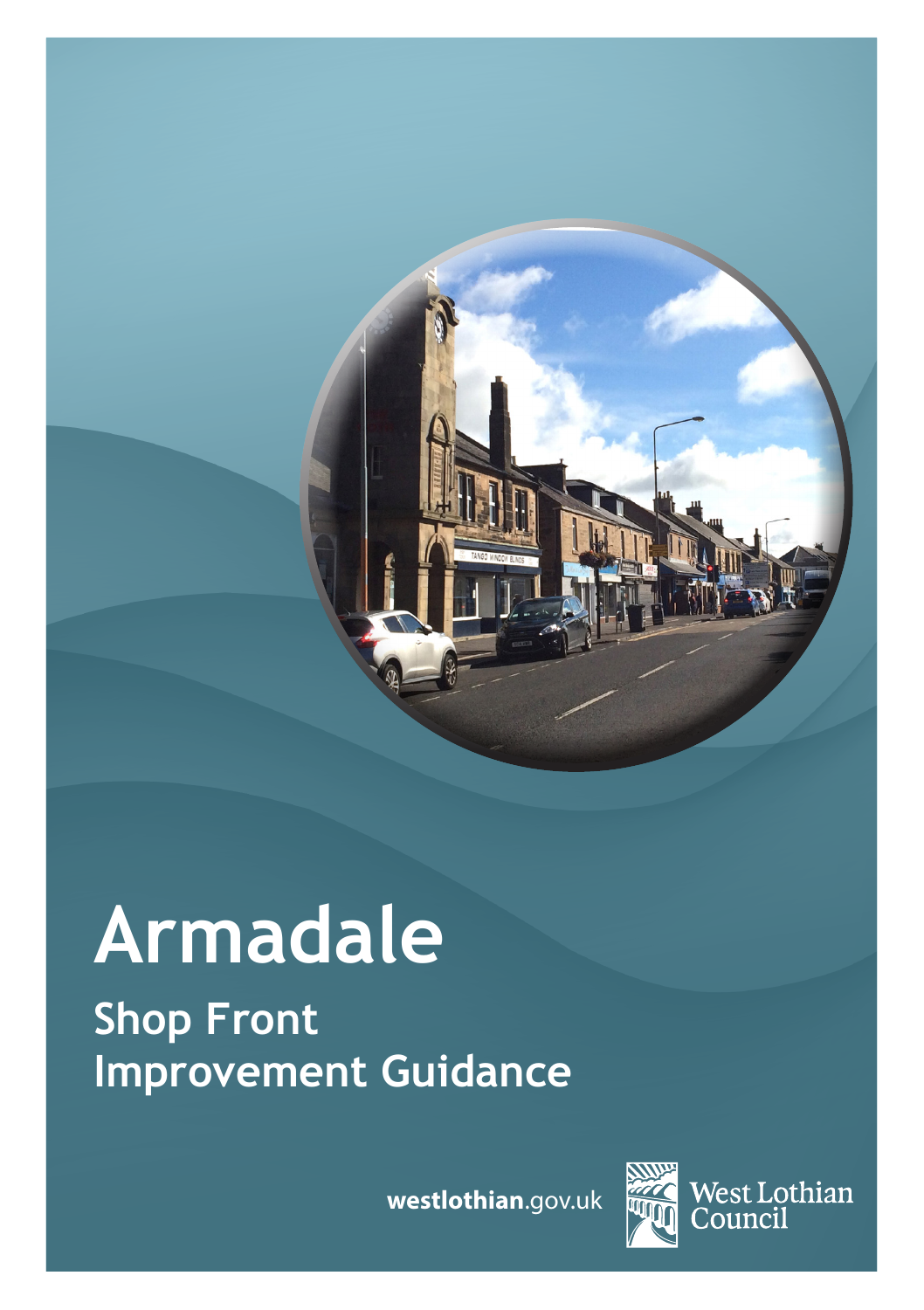# Design Guidelines

**It is important to establish a strong and attractive shopfront scheme for Armadale Town Centre, in order to support the promotion of the town as a retail and visitor destination. In doing so, it is also important to ensure appropriate design and quality is achieved when undertaking shopfront alterations.** 

**Many shop fronts have been altered from their original state over time and even relatively modest proposals can have a positive effect in bringing a shop front back to its original character. It should be noted that works to shop-fronts might need planning permission and/or building warrants and the installation of advertisements/signage may require advertisement consent.**

#### **General Design**

Where a shop occupies more than one building; any replacement of the shop front should take account of the individual buildings and should not be designed as a unified whole extending across both facades. The corporate styles of multiple stores should be adjusted to suit local circumstances.

#### **Traditional Features**

Traditional shop front stall risers - the part of the elevation filling the area between the shop window and the pavement - and sills should be retained if original and treated simply in flat timber or render and coloured to match the rest of the shop front. The stall risers should not be made into features through tiling, advertisements, panelling or painting in dramatically contrasting colours. Recessed doors should be retained if they survive. Traditional feature such as pilasters - rectangular supports that resemble a flat column - surrounds and cornices should be retained if they survive.

#### **Fascias**

The opportunity should be taken to return enlarged fascias - the area at the top of the shopfront where the sign is situated - to their original depth.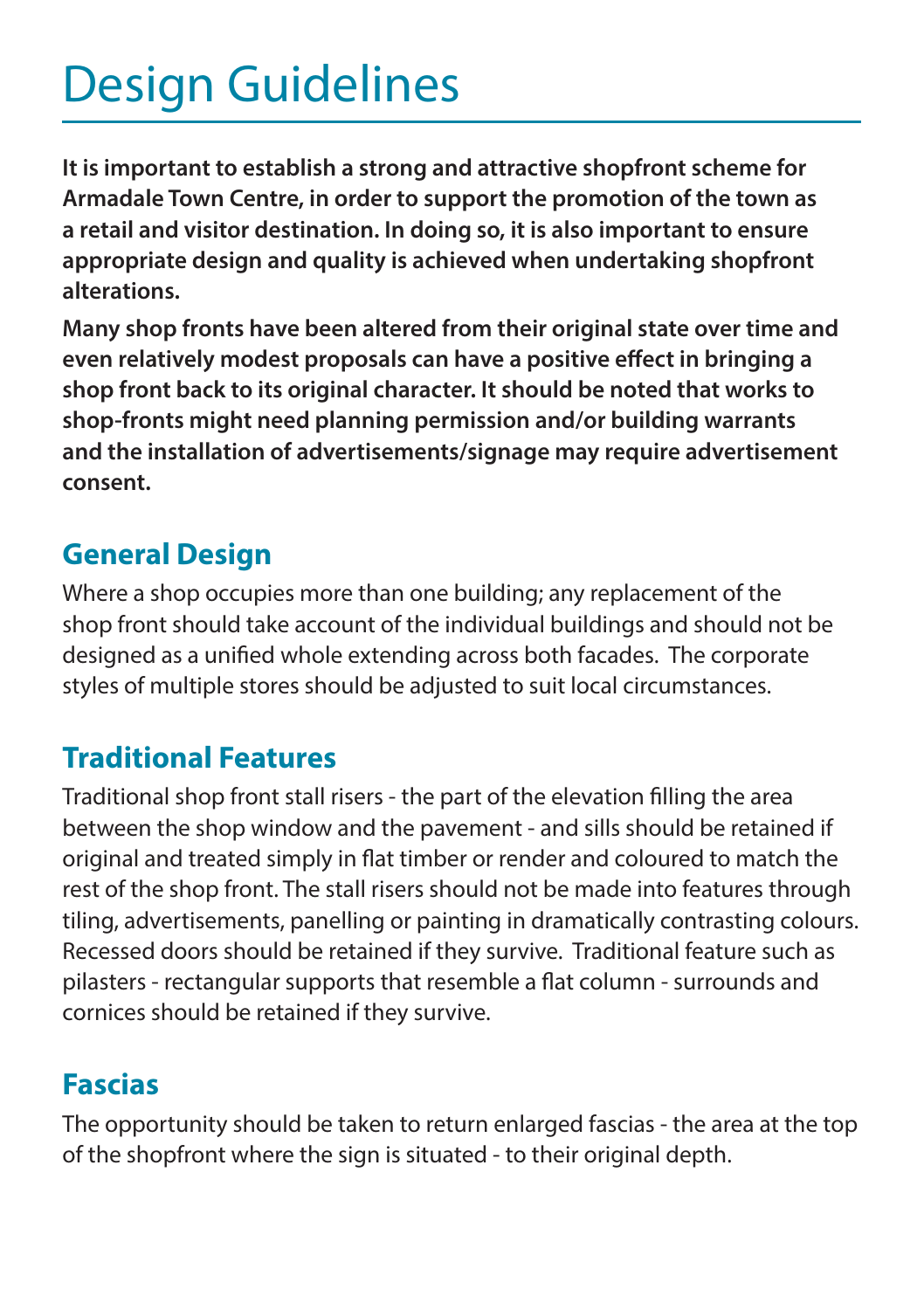#### **Materials**

Where new work is required, traditional materials, eg timber should be used. Aluminium, tiles, mirrors, UPVC, laminates etc. are not generally appropriate.

# **Colours**

Pure white, purple, lilac, bright red, light colours and pastels are not usually appropriate. Lower sections where staining can occur, often look best when painted a very dark colour such as black or slate grey.

### **Signage**

Hand painted signs are preferred, but high quality applied lettering of a nonplastic or non-reflective materials can also be appropriate. Where a fascia board exists, lettering should be applied flush to the board and be no higher than four fifths of the height of the fascia board. Lettering should be limited to the minimum information relating to the shop and its service. Lettering should not be applied to any sub-fascia or other parts of the facade. Sponsored fascia signs are rarely appropriate unless they conform to the standards identified above. Hanging signs can be effective but projecting box signs, whether illuminated or not, should be avoided.

#### **Window Advertisements**

Covering the shop window with signs and advertisements does little for the street scene as a whole and such clutter should be avoided. An imaginative or simple window display can be more effective than a profusion of signs and bills posted behind the glass.

#### **Illumination**

Internally illuminated box signs applied to the fascia and projecting in front of the main plane of the shop front are not attractive elements in a traditional street scene and should be avoided. Where illumination is necessary is should, where possible, be in the form of well designed down lights illuminating a fascia board.